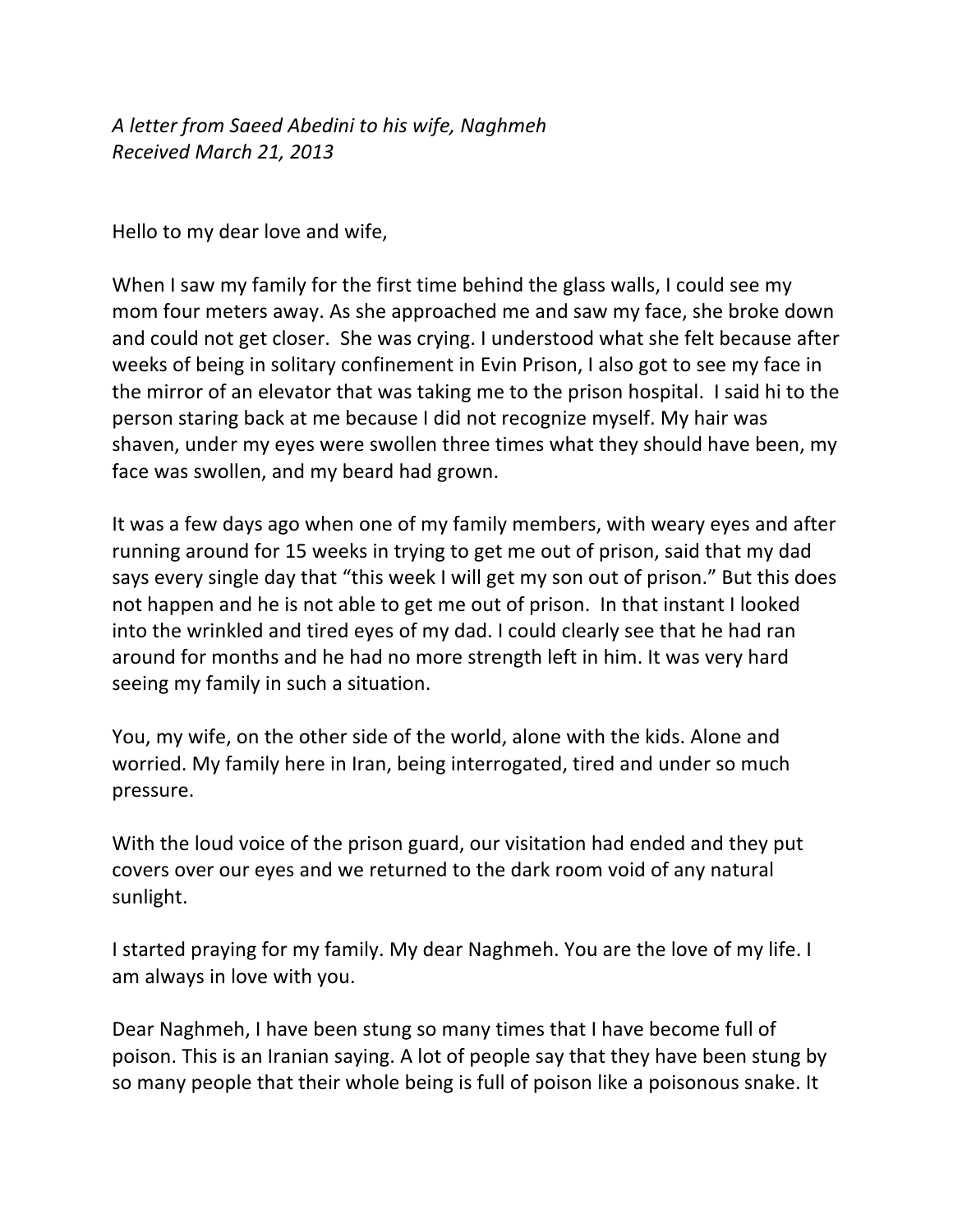means that we have been bitten by the snakes of this world so many times that, that all of the poison has collected in us and that we are like the poisonous snake. But if we sting anyone, we will die. This Iranian saying is full of spirit of revenge and unforgiveness and every time I would hear this in Iran, I would get very sick hearing it.

A few days ago they brought a young war veteran who was disabled in 80% of his body in my cell. He had been put in solitary confinement with his horrific condition. And this had made him very mad and he kept saying "why did they do this to me? I gave my whole life for their sake. See what they have done to me!!!" And when he would get very mad he would say "I will take my revenge!"

I spoke to this young man until 4 in the morning. I spent time with him and spoke to him to forgive. When we don't forgive, we drink the poison ourselves and then wait for the other person to die. And we take the knife that has hurt us and we stab ourselves with it again! And this is the will of the evil one who wants to destroy us.

But when we forgive, we pour out the poison of the enemy and of the devil and we don't let the poison stay in us and we don't let the poison make us into poisonous snakes! So that we don't become like the person we despised and who persecuted and tortured us.

Maybe you ask, what is the secret of being so happy in such a hard situation?

Forgiveness and a change of attitude. When we forgive, we become free and we become messengers of peace and reconciliation and goodness. And whoever stings us, we can take into our embrace and love them. And in this dark and evil time, we can live full of love and full of peace and full of joy and shine like the stars! Glory be to His Name.

I forgave the prison doctor who did not listen to me and did not give me the medication that I needed. I forgave the interrogator who beat me. Every day when I would see the interrogator and for the last time when I saw him, I forgave him. I smiled at him and with respect shook his hand and I said my goodbye. The minute I forgave them and loved them, that second I was filled with unspeakable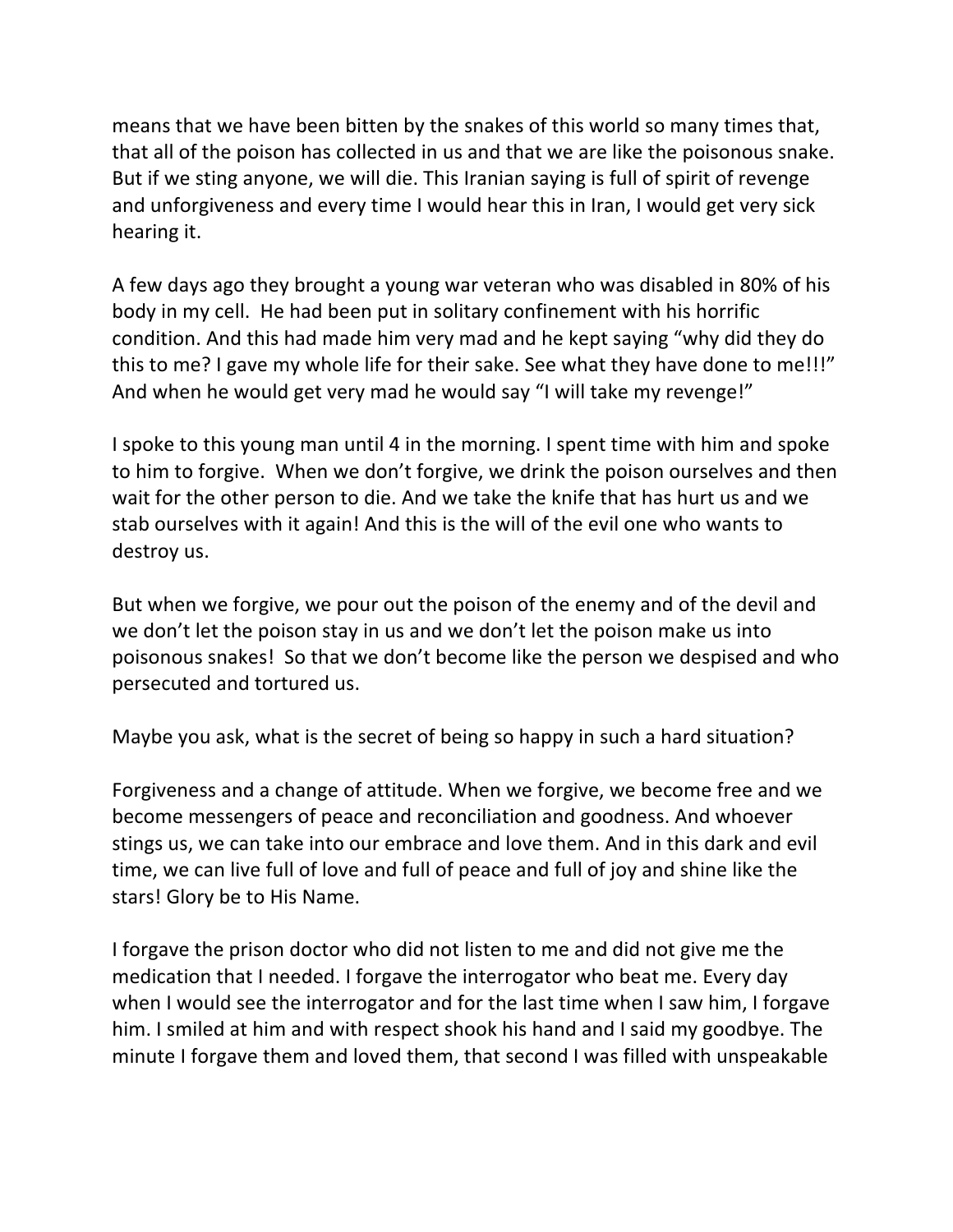joy. I saw in the eyes of the interrogator that he had come to respect me and as he was leaving, he could not look behind him. Love is as strong as death.

We have to get rid of the poison in our body because if we don't, we will die. We have to get rid of both poisons; first the poison of the snake that bit us and also the poison in us that was created by that bite. We can get rid of the first poison by forgiveness and we can get rid of the second poison by humility, by dying to ourselves, and allowing the band-aid of love and goodness to replace the empty place of the wound. So that we are not a tool of darkness and revenge, but that we can be light and love and a vessel of forgiveness and we can be transformed in the process.

Surely you have someone in your family, city, work or environment that have become like poisonous snake who have bitten you and tried to make you poisonous. So, forgive them and use the antidote of love and be Victorious!

One of the chances of forgiveness came when I was blindfolded and a guard was holding my hand guiding me. He asked "what are you here for? What is your crime?" I said "I am Christian Pastor." All of the sudden he let go of my hand and said "so you are unclean! I will tell others not to defile themselves by touching you!" He would tell others not to get close to me. It really broke my heart. The nurse would also come to take care of us and provide us with treatment, but she said in front of others "in our religion we are not suppose to touch you, you are unclean. Baha'i (religion) and Christians are unclean!" She did not treat me and that night I could not sleep from the intense pain I had. According to the doctor's instructions, they would not give me the pain medication that they would give other prisoners because I was unclean.

I could not fall sleep one night due to the pain when all of a sudden I could hear the sound of dirty sewer rats with their loud noises and screeches. It was around 4 in the morning. It sounded like laughter in a way.

Even though many would call me unclean and filthy and would not even want to pass by me and they had abandoned me and they were disgusted to touch me because they were afraid that they would also become unclean, but I knew that in the eyes of Jesus Christ, and in the eyes of my brothers and sisters, I am like the sewer rat, beautiful and loveable  $-$  not disgusting and unclean  $-$  and like the rats I